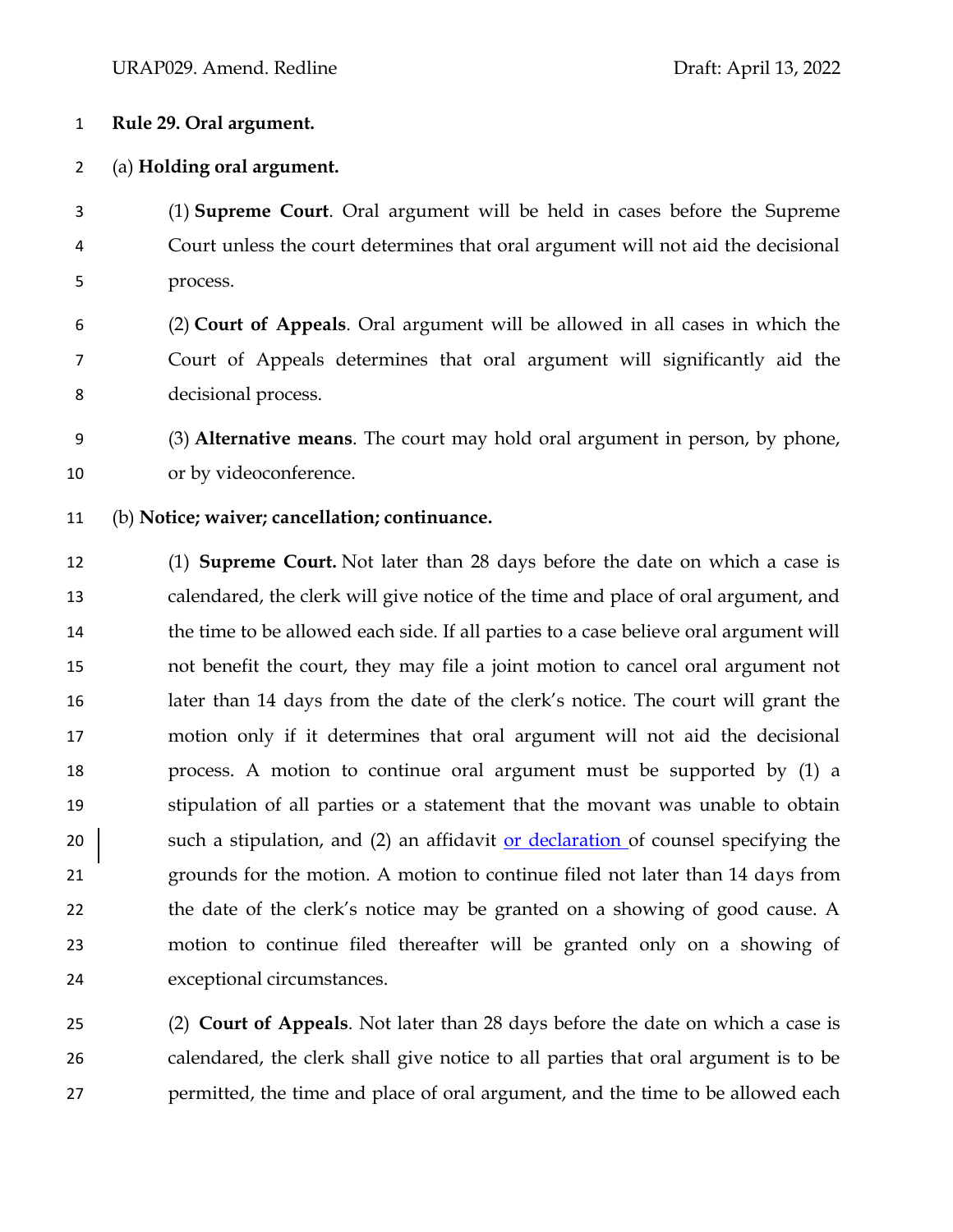side. Any party may waive oral argument by filing a written waiver with the clerk not later than 14 days from the date of the clerk's notice. If one party waives oral argument and any other party does not, the party waiving oral argument may nevertheless present oral argument. A request to continue oral argument or for additional argument time must be made by motion. A motion to continue oral argument must be supported by (1) a stipulation of all parties or a statement 34 that the movant was unable to obtain such a stipulation, and (2) an affidavit or declaration of counsel specifying the grounds for the motion. A motion to continue filed not later than 14 days from the date of the clerk's notice may be granted on a showing of good cause. A motion to continue filed thereafter will be granted only on a showing of exceptional circumstances.

 (c) **Argument order**. The appellant argues first and the appellee responds. The appellant may reply to the appellee's argument if appellant reserved part of appellant's time for this purpose. Such argument in reply is limited to responding to points made by appellee in appellee's oral argument and answering any questions from the court.

 (d) **Cross and separate appeals.** A cross or separate appeal is argued with the initial appeal at a single argument, unless the court otherwise directs. If a case involves a separate appeal, the plaintiff in the action below is deemed the appellant for the purpose of this rule unless the parties otherwise agree or the court otherwise directs. If separate appellants support the same argument, care must be taken to avoid duplicative arguments. Unless otherwise agreed by the parties, in cases involving a cross-appeal the 49 appellant, as determined pursuant to Rule  $24A$ , opens the argument and presents only the issues raised in the appellant's opening brief. The cross-appellant then presents an argument that answers the appellant's issues and addresses original issues raised by the cross-appeal. The appellant then presents an argument that replies to the cross- appellant's answer to the appellant's issues and answers the issues raised on the cross-appeal. The cross-appellant may then present an argument that is confined to a reply to